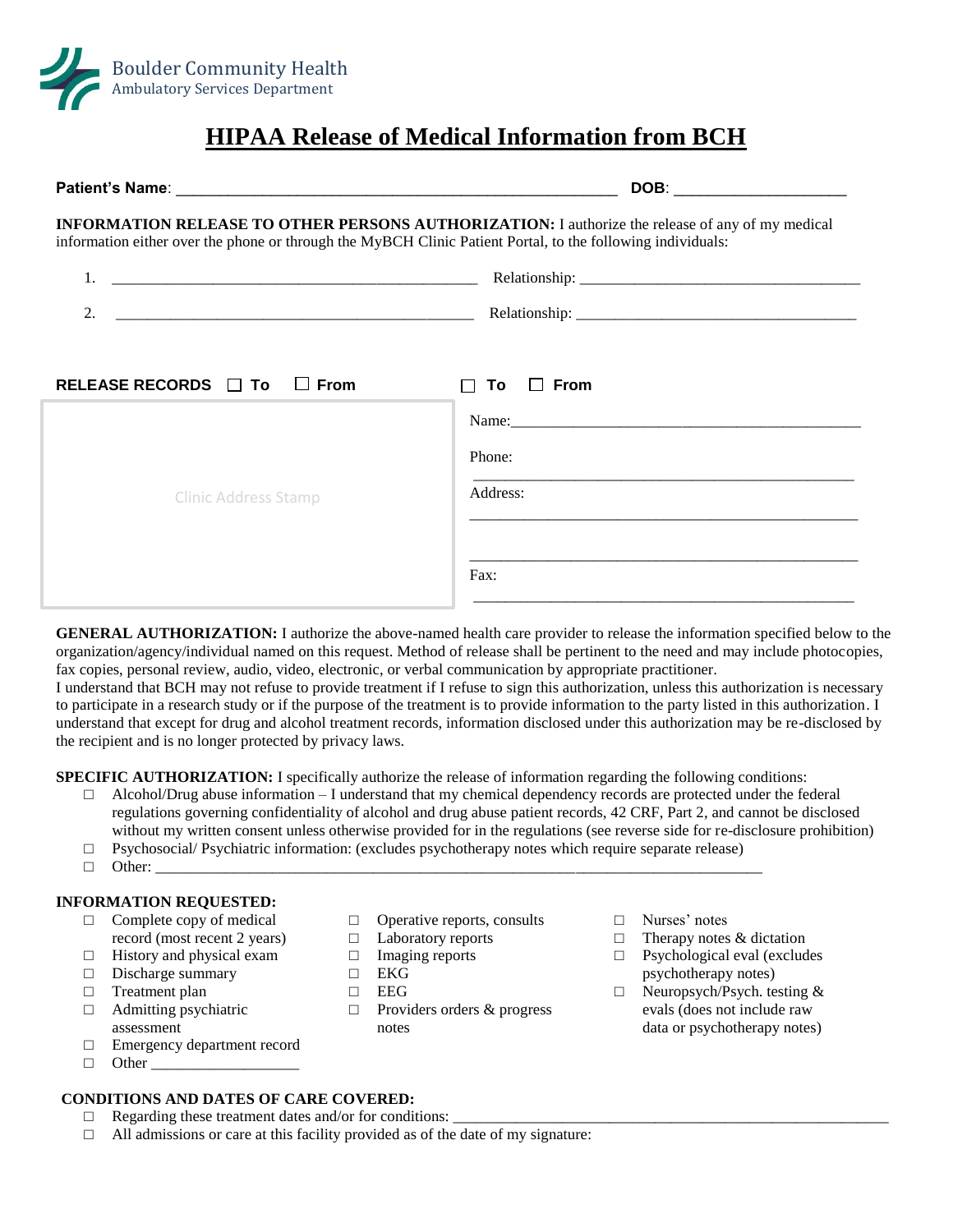

## **PURPOSE(S) FOR WHICH INFORMATION IS TO BE USED:**

- □ Further eval/treatment
- □ Insurance/reimbursement
- □ Legal
- □ Verify Treatment Status
- $\Box$  Personal use
- □ Worker's Compensation
- $\Box$  Other (specify)

## **EXPIRATION OR REVOCATION OF AUTHORIZATION:**

I understand that I may revoke this authorization at any time, except to the extent that action has already been take to comply with it. Without my previous expressed revocation, this authorization will automatically expire one year from the date of my signature unless noted below.

- $\Box$  On
- $\Box$  No longer than days from the date of my signature or under the following conditions:
- $\Box$  Upon fulfilling the purpose or need for information as specified above, but no longer than  $\Box$  days from the date of my signature.

□

.

**NOTE:** Federal regulations require consent to release alcohol or drug records last no longer than reasonably necessary to serve the purpose for which the release is given.

**SIGNATURE:** A copy of this authorization (including a facsimile copy) may be used with the same effectiveness as the original.

Patient's Signature (if 18 years of age or older) \_\_\_\_\_\_\_\_\_\_\_\_\_\_\_\_\_\_\_\_\_\_\_\_\_\_\_\_\_\_\_\_\_\_\_\_\_\_\_\_\_\_ Date: \_\_\_\_\_\_\_\_\_\_\_\_\_\_

If patient is 18 years of age or older and is incapable of signing, a legally authorized substitute may sign and date the form. Please indicate your legal authority and include documentation of your relationship.

 $\Box$  Legal Guardian or Conservator  $\Box$  Health Care Agent (Health Care Power of Attorney) Authorized Representative Name (please print): \_\_\_\_\_\_\_\_\_\_\_\_\_\_\_\_\_\_\_\_\_\_\_\_\_\_\_\_\_\_\_\_\_ Authorized Representative Signature:  $\Box$ Witness Name: \_\_\_\_\_\_\_\_\_\_\_\_\_\_\_\_\_\_\_\_\_\_\_\_\_\_ Signature: \_\_\_\_\_\_\_\_\_\_\_\_\_\_\_\_\_\_\_\_\_\_\_\_\_\_\_\_\_\_\_\_\_\_\_\_ Date: \_\_\_\_\_\_\_\_\_\_\_\_\_\_\_\_\_\_

In accordance with 42 C.F.R. Section 2.13 , any disclosure of information from a federally assisted drug or alcohol abuse program must be limited to that information which is necessary to carry out the purpose of disclosure.

Pursuant to 42 C.F.R. Section 2.32, the following statement on the prohibition of re-disclosure must accompany each disclosure made with the patient's written consent:

### **Prohibition on Re-disclosure**

This information has been disclosed to you from records protected by Federal confidentiality rules (42 C.F.R. Part 2) The Federal rules prohibit you from making any further disclosure of this information unless further disclosure is expressly permitted by the written consent of the person to whom it pertains or as otherwise permitted by 42 C.F.R. Part 2. A general authorization for the release of medical or other information is NOT sufficient for this purpose. The Federal rules restrict any use of the information to criminally investigate or prosecute any alcohol or drug abuse patient.

### **Regulations for patient medical record reproduction fees**

Standards for hospital and health facilities 6 C.C.R. 1011-1, Chapter 2, Part 5.2.3.4; Adopted by the Board of Health on May 16, 2001; Effective June 30, 2001 The discharged patient or representative shall pay for the reasonable cost of obtaining a copy of his/her patient record.